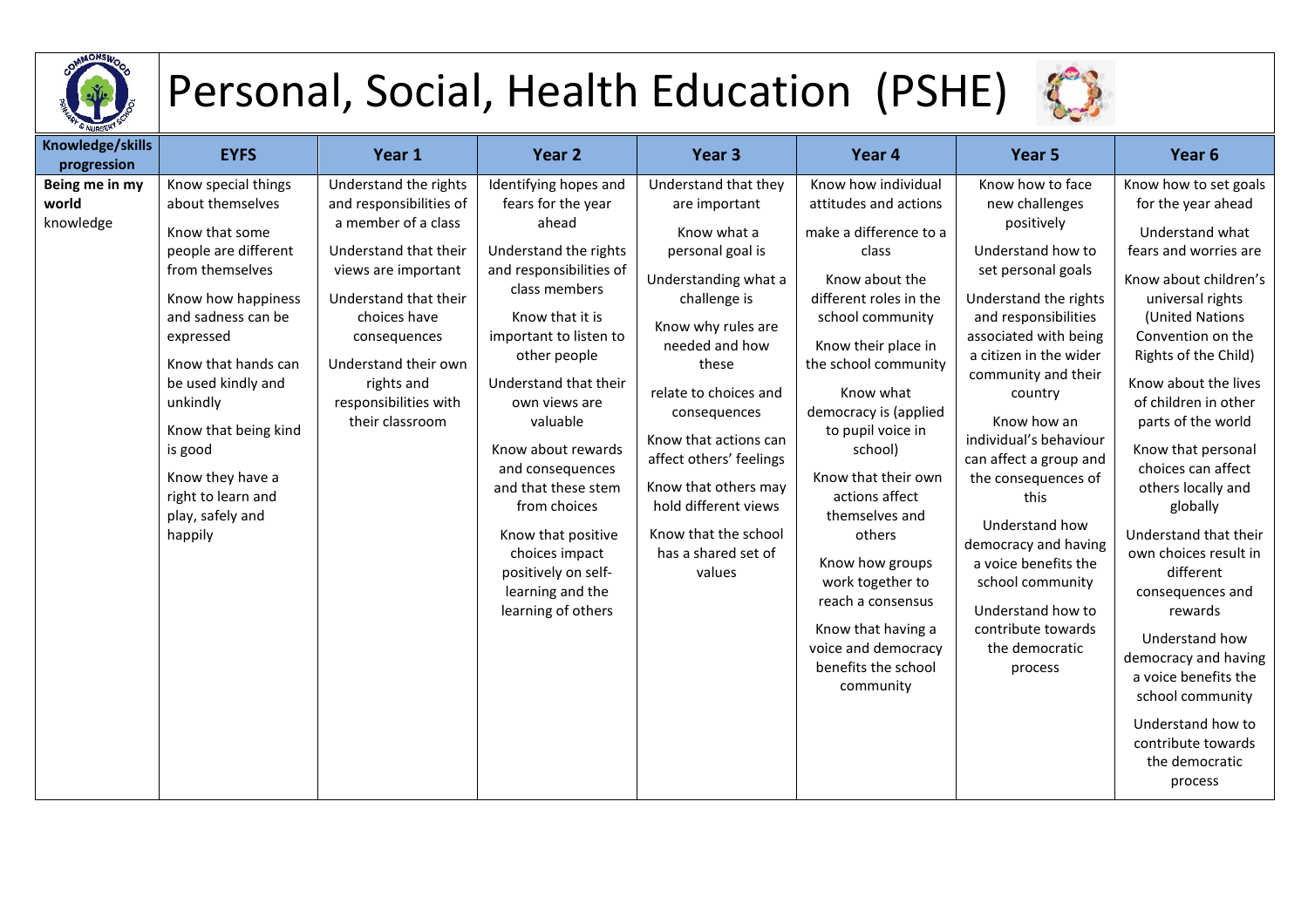| Knowledge/skills<br>progression                        | <b>EYFS</b>                                                                                                                                                                                                                            | Year 1                                                                                                                                                                                                                                                                                                                                                      | Year 2                                                                                                                                                                                                                                            | Year <sub>3</sub>                                                                                                                                                                                                                                                                                                      | Year 4                                                                                                                                                                                                                                                                                                                                                                                                                                                                                                                             | Year 5                                                                                                                                                                                                                                                                                                                                                                                                                                                                                                                                      | Year <sub>6</sub>                                                                                                                                                                                                                                                                                                                                                                                                                                                          |
|--------------------------------------------------------|----------------------------------------------------------------------------------------------------------------------------------------------------------------------------------------------------------------------------------------|-------------------------------------------------------------------------------------------------------------------------------------------------------------------------------------------------------------------------------------------------------------------------------------------------------------------------------------------------------------|---------------------------------------------------------------------------------------------------------------------------------------------------------------------------------------------------------------------------------------------------|------------------------------------------------------------------------------------------------------------------------------------------------------------------------------------------------------------------------------------------------------------------------------------------------------------------------|------------------------------------------------------------------------------------------------------------------------------------------------------------------------------------------------------------------------------------------------------------------------------------------------------------------------------------------------------------------------------------------------------------------------------------------------------------------------------------------------------------------------------------|---------------------------------------------------------------------------------------------------------------------------------------------------------------------------------------------------------------------------------------------------------------------------------------------------------------------------------------------------------------------------------------------------------------------------------------------------------------------------------------------------------------------------------------------|----------------------------------------------------------------------------------------------------------------------------------------------------------------------------------------------------------------------------------------------------------------------------------------------------------------------------------------------------------------------------------------------------------------------------------------------------------------------------|
| Being me in my<br>world social and<br>emotional skills | Identify feelings<br>associated with<br>belonging<br>Identify feelings of<br>happiness and<br>sadness<br>Skills to play<br>cooperatively with<br>others<br>Be able to consider<br>others' feelings<br>Be responsible in the<br>setting | Understanding that<br>they are special<br>Understand that they<br>are safe in their class<br>Identifying helpful<br>behaviours to make<br>the class a safe place<br>Identify what it's like<br>to feel proud of an<br>achievement<br>Recognise feelings<br>associated with<br>positive and negative<br>consequences<br>Understand that they<br>have choices | Recognise own<br>feelings and know<br>when and<br>where to get help<br>Know how to make<br>their class a safe and<br>fair place<br>Show good listening<br>skills<br>Recognise the feeling<br>of being worried<br>Be able to work<br>cooperatively | Recognise self-worth<br>Identify personal<br>strengths<br>Be able to set a<br>personal goal<br>Recognise feelings of<br>happiness, sadness,<br>worry and fear in<br>themselves and others<br>Make other people<br>feel valued<br>Develop compassion<br>and empathy for<br>others<br>Be able to work<br>collaboratively | Identify the feelings<br>associated with being<br>included or excluded<br>Can make others feel<br>valued and included<br>Be able to take on a<br>role in a group<br>discussion/task and<br>contribute to the<br>overall outcome<br>Can make others feel<br>cared for and<br>welcomed<br>Recognise the feelings<br>of being motivated or<br>unmotivated<br>Understand why the<br>school community<br>benefits from a<br>Learning Charter<br>Be able to help friends<br>make positive choices<br>Know how to regulate<br>my emotions | Be able to identify<br>what they value most<br>about school<br>Identify hopes for the<br>school year<br>Empathy for people<br>whose lives are<br>different from their<br>own<br>Consider their own<br>actions and the effect<br>they have on<br>themselves and others<br>Be able to work as<br>part of a group,<br>listening and<br>contributing<br>effectively<br>Understand why the<br>school community<br>benefits from a<br>Learning Charter<br>Be able to help friends<br>make positive choices<br>Know how to regulate<br>my emotions | Be able to make<br>others feel welcomed<br>and valued<br>Know own wants and<br>needs<br>Be able to compare<br>their life with the lives<br>of those less fortunate<br>Demonstrate empathy<br>and understanding<br>towards others<br>Can demonstrate<br>attributes of a positive<br>rolemodel<br>Can take positive<br>action to help others<br>Be able to contribute<br>towards a group task<br>Know what effective<br>group work is<br>Know how to regulate<br>my emotions |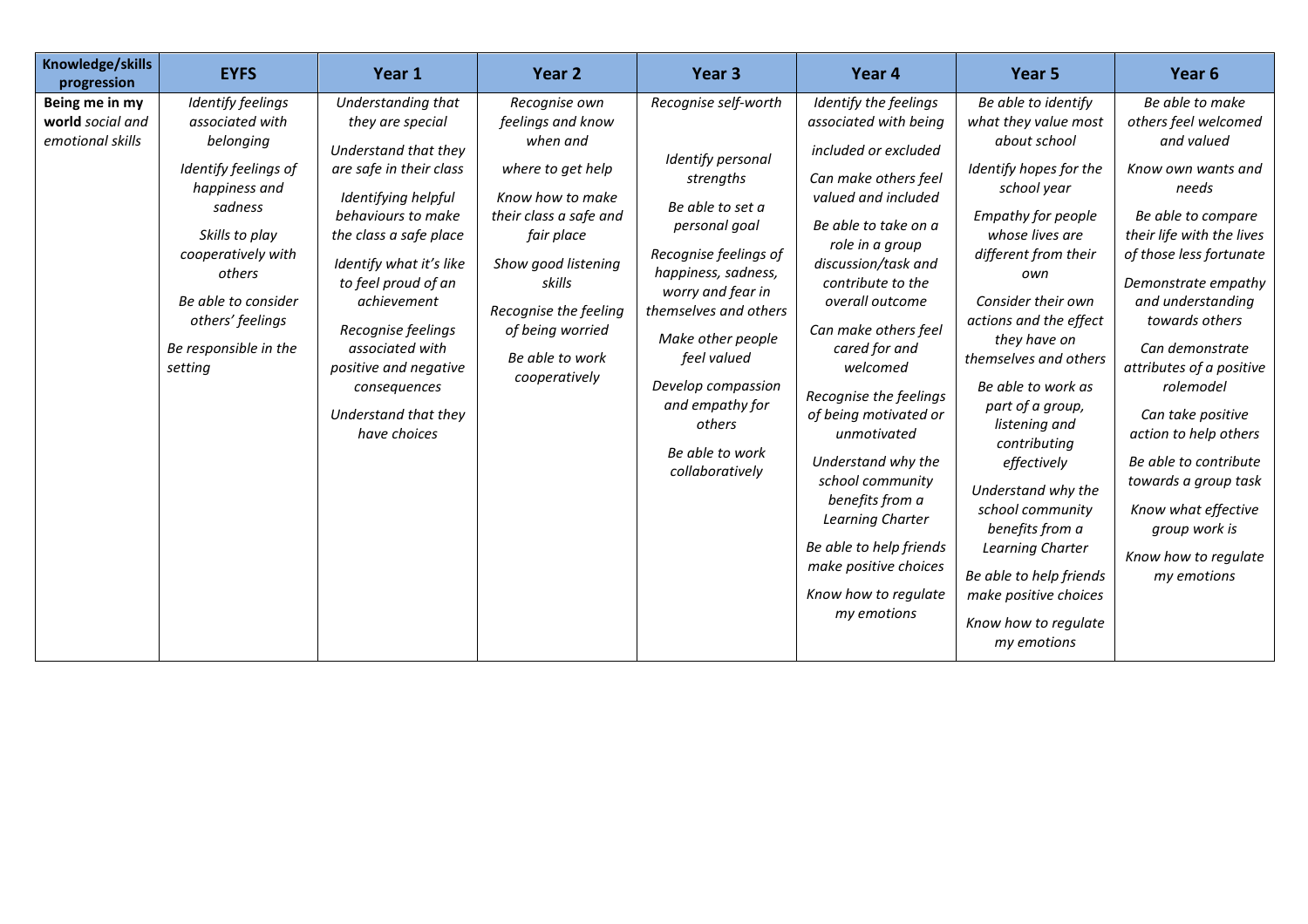| Knowledge/skills<br>progression                | <b>EYFS</b>                                                                                                                                                                                                                                                                                                                                                                                                                                                                                                                                                                                                                                                             | Year 1                                                                                                                                                                                                                                                                                           | Year 2                                                                                                                                                                                                                                                                                                                                                                                                                                                                                                                        | Year <sub>3</sub>                                                                                                                                                                                                                                                                                                                                                                                                                                                                           | Year 4                                                                                                                                                                                                                                                                                                                                                                                                                                                                                                                                             | Year 5                                                                                                                                                                                                                                                                                                                                                                                                                                                                                | Year 6                                                                                                                                                                                                                                                                                                                                                                                                                                                                                                                                                |
|------------------------------------------------|-------------------------------------------------------------------------------------------------------------------------------------------------------------------------------------------------------------------------------------------------------------------------------------------------------------------------------------------------------------------------------------------------------------------------------------------------------------------------------------------------------------------------------------------------------------------------------------------------------------------------------------------------------------------------|--------------------------------------------------------------------------------------------------------------------------------------------------------------------------------------------------------------------------------------------------------------------------------------------------|-------------------------------------------------------------------------------------------------------------------------------------------------------------------------------------------------------------------------------------------------------------------------------------------------------------------------------------------------------------------------------------------------------------------------------------------------------------------------------------------------------------------------------|---------------------------------------------------------------------------------------------------------------------------------------------------------------------------------------------------------------------------------------------------------------------------------------------------------------------------------------------------------------------------------------------------------------------------------------------------------------------------------------------|----------------------------------------------------------------------------------------------------------------------------------------------------------------------------------------------------------------------------------------------------------------------------------------------------------------------------------------------------------------------------------------------------------------------------------------------------------------------------------------------------------------------------------------------------|---------------------------------------------------------------------------------------------------------------------------------------------------------------------------------------------------------------------------------------------------------------------------------------------------------------------------------------------------------------------------------------------------------------------------------------------------------------------------------------|-------------------------------------------------------------------------------------------------------------------------------------------------------------------------------------------------------------------------------------------------------------------------------------------------------------------------------------------------------------------------------------------------------------------------------------------------------------------------------------------------------------------------------------------------------|
| <b>Celebrating</b><br>differences<br>knowledge | Know what being<br>proud means and that<br>people can be proud<br>of different things<br>Know that people can<br>be good at different<br>things<br>Know what being<br>unique means<br>Know that families<br>can be different<br>Know that people<br>have different homes<br>and why they are<br>important to them<br>Know different ways<br>of making friends<br>Know different ways<br>to stand up for myself<br>Know the names of<br>some emotions such<br>as happy, sad,<br>frightened, angry<br>Know that they don't<br>have to be 'the same<br>as' to be a friend<br>Know why having<br>friends is important<br>Know some qualities<br>of a positive<br>friendship | Know that people<br>have differences and<br>similarities<br>Know what bullying<br>means<br>Know who to tell if<br>they or someone else<br>is being bullied or is<br>feeling unhappy<br>Know skills to make<br>friendships<br>Know that people are<br>unique and that it is<br>OK to be different | Know there are<br>stereotypes about<br>boys and girls<br>Know that it is OK not<br>to conform to gender<br>stereotypes<br>Know it is good to be<br>yourself<br>Know that sometimes<br>people get bullied<br>because of difference<br>Know the difference<br>between right and<br>wrong and the role<br>that choice has to play<br>in this<br>Know that friends can<br>be different and still<br>be friends<br>Know where to get<br>help if being bullied<br>Know the difference<br>between a one-off<br>incident and bullying | Know why families are<br>important<br>Know that<br>everybody's family is<br>different<br>Know that sometimes<br>family members don't<br>get along and some<br>reasons for this<br>Know that conflict is a<br>normal part of<br>relationships<br>Know what it means<br>to be a witness to<br>bullying and that a<br>witness can make the<br>situation worse or<br>better by what they<br>do<br>Know that some<br>words are used in<br>hurtful ways and that<br>this can have<br>consequences | Know that sometimes<br>people make<br>assumptions about a<br>person because of the<br>way they look or act<br>Know there are<br>influences that can<br>affect how we judge a<br>person or situation<br>Know that some<br>forms of bullying are<br>harder to identify e.g.<br>tactical ignoring,<br>cyber-bullying<br>Know what to do if<br>they think bullying is,<br>or might be taking<br>place<br>Know the reasons why<br>witnesses sometimes<br>join in with bullying<br>and don't tell anyone<br>Know that first<br>impressions can<br>change | Know what culture<br>means<br>Know that differences<br>in culture can<br>sometimes be a<br>source of conflict<br>Know what racism is<br>and why it is<br>Unacceptable<br>Know that rumour<br>spreading is a form of<br>bullying on and offline<br>Know external forms<br>of support in regard<br>to bullying e.g.<br>Childline<br>Know that bullying<br>can be direct and<br>indirect<br>Know how their life is<br>different from the<br>lives of children in the<br>developing world | Know that there are<br>different perceptions<br>of 'being normal' and<br>where these might<br>come from<br>Know that being<br>different could affect<br>someone's life<br>Know that power can<br>play a part in a<br>bullying or conflict<br>situation<br>Know that people can<br>hold power over<br>others individually or<br>in a group<br>Know why some<br>people choose to<br>bully others<br>Know that people<br>with disabilities can<br>lead amazing lives<br>Know that difference<br>can be a source of<br>celebration as well as<br>conflict |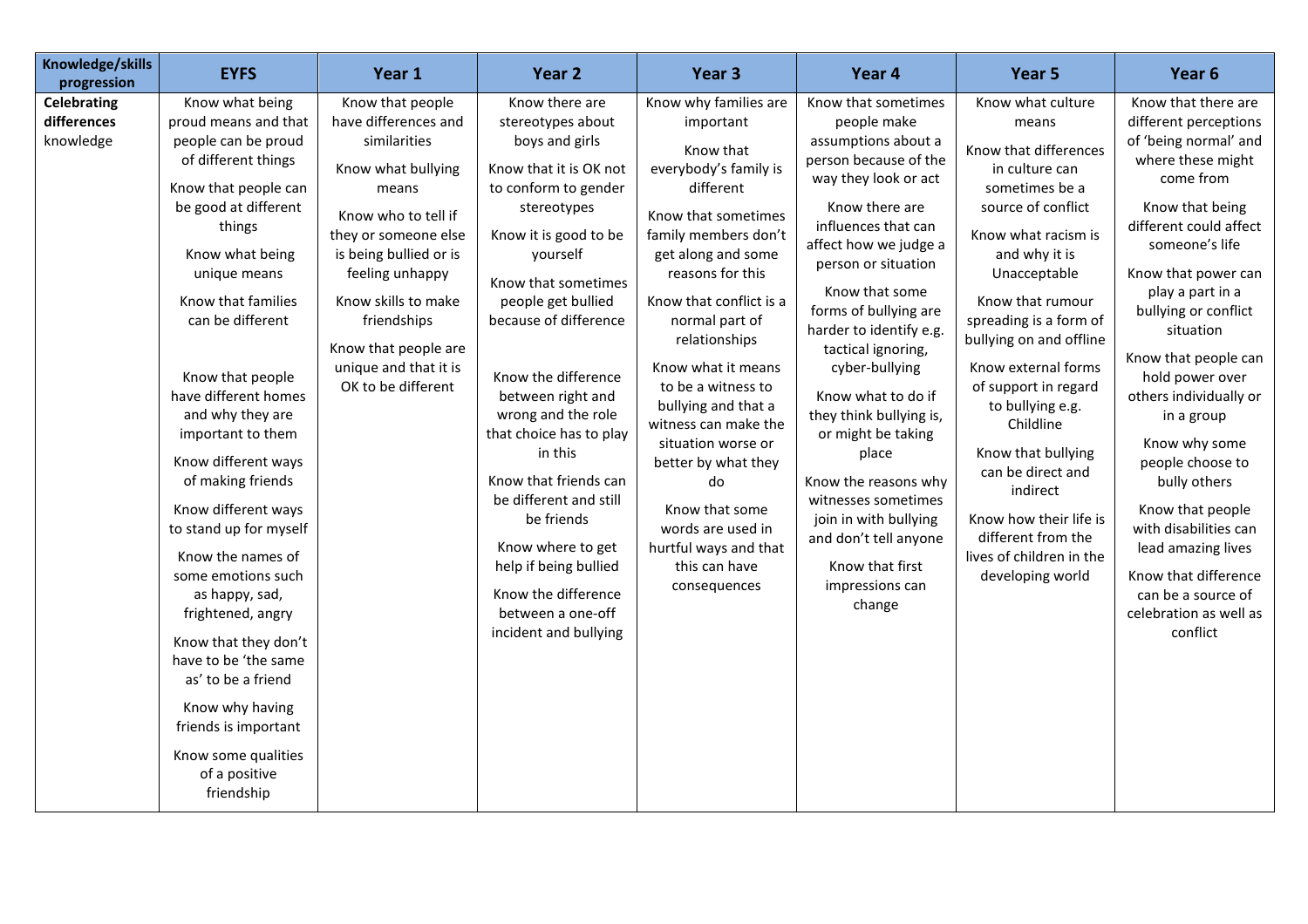| Knowledge/skills<br>progression                                     | <b>EYFS</b>                                                                                                                                                                                                                                                                                                                                                                                                                                                                                                                                                  | Year 1                                                                                                                                                                                                                                                                                                                                                                                                       | Year 2                                                                                                                                                                                                                                                                                                                                                                                                                                                                                                                                    | Year <sub>3</sub>                                                                                                                                                                                                                                                                                                                                                                                                                                                                                                                           | Year 4                                                                                                                                                                                                                                                                                                                                                                                                                                                                                                                                                                                                                        | Year 5                                                                                                                                                                                                                                                                                                                                                                                                                                                                                                                                                                                                                       | Year <sub>6</sub>                                                                                                                                                                                                                                                                                                                                                                                                                                                                                                                                                                                                                                                                              |
|---------------------------------------------------------------------|--------------------------------------------------------------------------------------------------------------------------------------------------------------------------------------------------------------------------------------------------------------------------------------------------------------------------------------------------------------------------------------------------------------------------------------------------------------------------------------------------------------------------------------------------------------|--------------------------------------------------------------------------------------------------------------------------------------------------------------------------------------------------------------------------------------------------------------------------------------------------------------------------------------------------------------------------------------------------------------|-------------------------------------------------------------------------------------------------------------------------------------------------------------------------------------------------------------------------------------------------------------------------------------------------------------------------------------------------------------------------------------------------------------------------------------------------------------------------------------------------------------------------------------------|---------------------------------------------------------------------------------------------------------------------------------------------------------------------------------------------------------------------------------------------------------------------------------------------------------------------------------------------------------------------------------------------------------------------------------------------------------------------------------------------------------------------------------------------|-------------------------------------------------------------------------------------------------------------------------------------------------------------------------------------------------------------------------------------------------------------------------------------------------------------------------------------------------------------------------------------------------------------------------------------------------------------------------------------------------------------------------------------------------------------------------------------------------------------------------------|------------------------------------------------------------------------------------------------------------------------------------------------------------------------------------------------------------------------------------------------------------------------------------------------------------------------------------------------------------------------------------------------------------------------------------------------------------------------------------------------------------------------------------------------------------------------------------------------------------------------------|------------------------------------------------------------------------------------------------------------------------------------------------------------------------------------------------------------------------------------------------------------------------------------------------------------------------------------------------------------------------------------------------------------------------------------------------------------------------------------------------------------------------------------------------------------------------------------------------------------------------------------------------------------------------------------------------|
| <b>Celebrating</b><br>differences<br>social and<br>emotional skills | <b>Identify feelings</b><br>associated with being<br>proud<br>Identify things they<br>are good at<br>Be able to vocalise<br>success for themselves<br>and about others<br>successes<br>Identify some ways<br>they can be different<br>and the same as<br>others<br>Recognise similarities<br>and differences<br>between their family<br>and other families<br>Identify and use skills<br>to make a friend<br>Identify and use skills<br>to stand up for<br>themselves<br>Recognise emotions<br>when they or<br>someone else is upset,<br>frightened or angry | Recognise ways in<br>which they are the<br>same as their friends<br>and ways they are<br>different<br>Identify what is<br>bullying and what<br>isn't<br>Understand how<br>being bullied might<br>feel<br>Know ways to help a<br>person who is being<br>bullied<br>Identify emotions<br>associated with<br>making a new friend<br>Verbalise some of the<br>attributes that make<br>them unique and<br>special | Understand that boys<br>and girls can be<br>similar in lots of ways<br>and that is OK<br>Understand that boys<br>and girls can be<br>different in lots of<br>ways and that is OK<br>Explain how being<br>bullied can make<br>someone feel<br>Can choose to be kind<br>to someone who is<br>being bullied<br>Know how to stand<br>up for themselves<br>when they need to<br>Recognise that they<br>shouldn't judge<br>people because they<br>are different<br>Understand that<br>everyone's differences<br>make them special<br>and unique | Be able to show<br>appreciation for their<br>families, parents and<br>carers<br>Use the 'Solve it<br>together' technique to<br>calm and resolve<br>conflicts with friends<br>and family<br>Empathise with<br>people who are<br>bullied<br>Employ skills to<br>support someone who<br>is bullied<br>Be able to 'problem-<br>solve' a bullying<br>situation accessing<br>appropriate support if<br>necessary<br>Be able to recognise,<br>accept and give<br>compliments<br>Recognise feelings<br>associated with<br>receiving a<br>compliment | Try to accept people<br>for who they are<br>Identify influences<br>that have made them<br>think or feel<br>positively/negatively<br>about a situation<br>Identify feelings that a<br>bystander might feel<br>in a bullying situation<br>Identify reasons why a<br>bystander might join<br>in with bullying<br>Revisit the 'Solve it<br>together' technique to<br>practise conflict and<br>bullying scenarios<br>Identify their own<br>uniqueness<br>Be comfortable with<br>the way they look<br>Identify when a first<br>impression they had<br>was right or wrong<br>Be non-judgemental<br>about others who are<br>different | Identify their own<br>culture and different<br>cultures within their<br>class community<br>Identify their own<br>attitudes about<br>people from different<br>faith and cultural<br>backgrounds<br>Identify a range of<br>strategies for<br>managing their own<br>feelings in bullying<br>situations<br>Identify some<br>strategies to<br>encourage children<br>who use bullying<br>behaviours to make<br>other choices<br>Be able to support<br>children who are<br>being bullied<br>Appreciate the value<br>of happiness<br>regardless of material<br>wealth<br>Develop respect for<br>cultures different from<br>their own | Empathise with<br>people who are<br>different and be<br>aware of my own<br>feelings towards them<br>Identify feelings<br>associated with being<br>excluded<br>Be able to recognise<br>when someone is<br>exerting power<br>negatively in a<br>relationship<br>Use a range of<br>strategies when<br>involved in a bullying<br>situation or in<br>situations where<br>difference is a source<br>of conflict<br>Identify different<br>feelings of the bully,<br>bullied and bystanders<br>in a bullying scenario<br>Be able to vocalise<br>their thoughts and<br>feelings about<br>prejudice and<br>discrimination and<br>why it happens<br>Appreciate people for<br>who they are<br>Show empathy |
|                                                                     |                                                                                                                                                                                                                                                                                                                                                                                                                                                                                                                                                              |                                                                                                                                                                                                                                                                                                                                                                                                              |                                                                                                                                                                                                                                                                                                                                                                                                                                                                                                                                           |                                                                                                                                                                                                                                                                                                                                                                                                                                                                                                                                             |                                                                                                                                                                                                                                                                                                                                                                                                                                                                                                                                                                                                                               |                                                                                                                                                                                                                                                                                                                                                                                                                                                                                                                                                                                                                              |                                                                                                                                                                                                                                                                                                                                                                                                                                                                                                                                                                                                                                                                                                |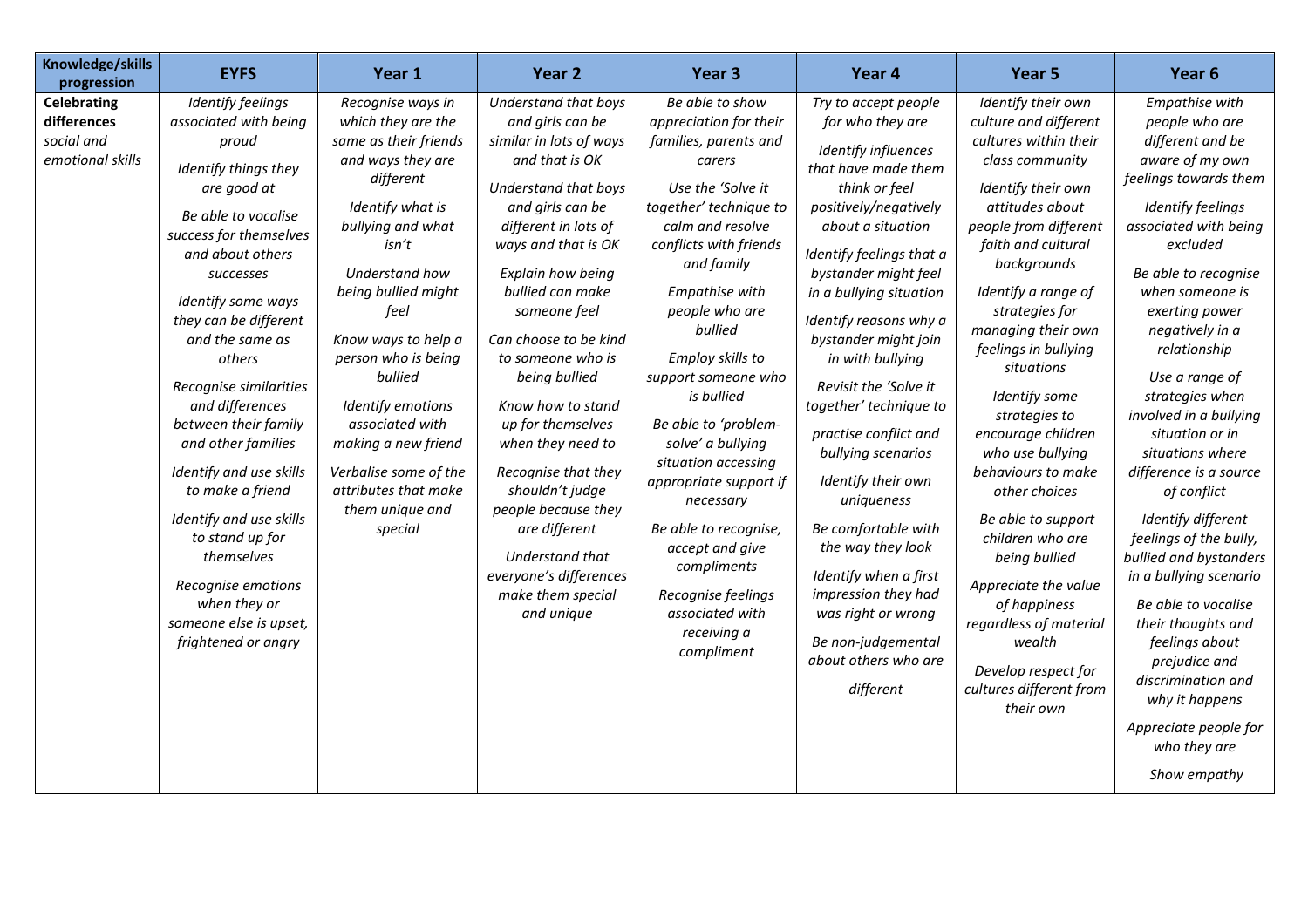| Knowledge/skills<br>progression      | <b>EYFS</b>                                                                                                                                                                                                                                                                                                                                                                                                                         | Year 1                                                                                                                                                                                                                                                                                                                                                | Year <sub>2</sub>                                                                                                                                                                                                                                                                                            | Year <sub>3</sub>                                                                                                                                                                                                                                                                                                                                                                                                                                                                 | Year 4                                                                                                                                                                                                                                                                                                                                                                                                                                                                                                            | Year 5                                                                                                                                                                                                                                                                                                                                                                                                                                                                                                     | Year 6                                                                                                                                                                                                                                                                                                                                                                                                                                                                                             |
|--------------------------------------|-------------------------------------------------------------------------------------------------------------------------------------------------------------------------------------------------------------------------------------------------------------------------------------------------------------------------------------------------------------------------------------------------------------------------------------|-------------------------------------------------------------------------------------------------------------------------------------------------------------------------------------------------------------------------------------------------------------------------------------------------------------------------------------------------------|--------------------------------------------------------------------------------------------------------------------------------------------------------------------------------------------------------------------------------------------------------------------------------------------------------------|-----------------------------------------------------------------------------------------------------------------------------------------------------------------------------------------------------------------------------------------------------------------------------------------------------------------------------------------------------------------------------------------------------------------------------------------------------------------------------------|-------------------------------------------------------------------------------------------------------------------------------------------------------------------------------------------------------------------------------------------------------------------------------------------------------------------------------------------------------------------------------------------------------------------------------------------------------------------------------------------------------------------|------------------------------------------------------------------------------------------------------------------------------------------------------------------------------------------------------------------------------------------------------------------------------------------------------------------------------------------------------------------------------------------------------------------------------------------------------------------------------------------------------------|----------------------------------------------------------------------------------------------------------------------------------------------------------------------------------------------------------------------------------------------------------------------------------------------------------------------------------------------------------------------------------------------------------------------------------------------------------------------------------------------------|
| <b>Dreams and</b><br>goals knowledge | Know what a<br>challenge is<br>Know that it is<br>important to keep<br>trying<br>Know what a goal is<br>Know how to set goals<br>and work towards<br>them<br>Know which words<br>are kind<br>Know some jobs that<br>they might like to do<br>when they are older<br>Know that they must<br>work hard now in<br>order to be able to<br>achieve the job they<br>want when they are<br>older<br>Know when they<br>have achieved a goal | Know how to set<br>simple goals<br>Know how to achieve<br>a goal<br>Know how to work<br>well with a partner<br>Know that tackling a<br>challenge can stretch<br>their learning<br>Know how to identify<br>obstacles which make<br>achieving their goals<br>difficult and work out<br>how to overcome<br>them<br>Know when a goal<br>has been achieved | Know how to choose<br>a realistic goal and<br>think about how to<br>achieve it<br>Know that it is<br>important to<br>persevere<br>Know how to<br>recognise what<br>working together well<br>looks like<br>Know what good<br>group working looks<br>like<br>Know how to share<br>success with other<br>people | Know about specific<br>people who have<br>overcome difficult<br>challenges to achieve<br>success<br>Know what dreams<br>and ambitions are<br>important to them<br>Know how they can<br>best overcome<br>learning challenges<br>Know that they are<br>responsible for their<br>own learning<br>Know what their own<br>strengths are as a<br>learner<br>Know what an<br>obstacle is and how<br>they can hinder<br>achievement<br>Know how to take<br>steps to overcome<br>obstacles | Know what their own<br>hopes and dreams are<br>Know that hopes and<br>dreams don't always<br>come true<br>Know that reflecting<br>on positive and happy<br>experiences can help<br>them to counteract<br>disappointment<br>Know how to make a<br>new plan and set new<br>goals even if they<br>have been<br>disappointed<br>Know how to work<br>out the steps they<br>need to take to<br>achieve a goal<br>Know how to work as<br>part of a successful<br>group<br>Know how to share in<br>the success of a group | Know that they will<br>need money to help<br>them to achieve some<br>of their dreams<br>Know about a range<br>of jobs that are<br>carried out by people I<br>know<br>Know that different<br>jobs pay more money<br>than others<br>Know the types of job<br>they might like to do<br>when they are older<br>Know that young<br>people from different<br>cultures may have<br>different dreams and<br>goals<br>Know that<br>communicating with<br>someone from a<br>different culture<br>means that they can | Know their own<br>learning strengths<br>Know how to set<br>realistic and<br>challenging goals<br>Know what the<br>learning steps are<br>they need to take to<br>achieve their goal<br>Know a variety of<br>problems that the<br>world is facing<br>Know how to work<br>with other people to<br>make the world a<br>better place<br>Know some ways in<br>which they could<br>work with others to<br>make the world a<br>better place<br>Know what their<br>classmates like and<br>admire about them |
|                                      |                                                                                                                                                                                                                                                                                                                                                                                                                                     |                                                                                                                                                                                                                                                                                                                                                       |                                                                                                                                                                                                                                                                                                              | Know how to evaluate<br>their own learning<br>progress and identify<br>how it can be better<br>next time                                                                                                                                                                                                                                                                                                                                                                          |                                                                                                                                                                                                                                                                                                                                                                                                                                                                                                                   | learn from them and<br>vice versa<br>Know ways that they<br>can support people in<br>their own culture and<br>abroad                                                                                                                                                                                                                                                                                                                                                                                       |                                                                                                                                                                                                                                                                                                                                                                                                                                                                                                    |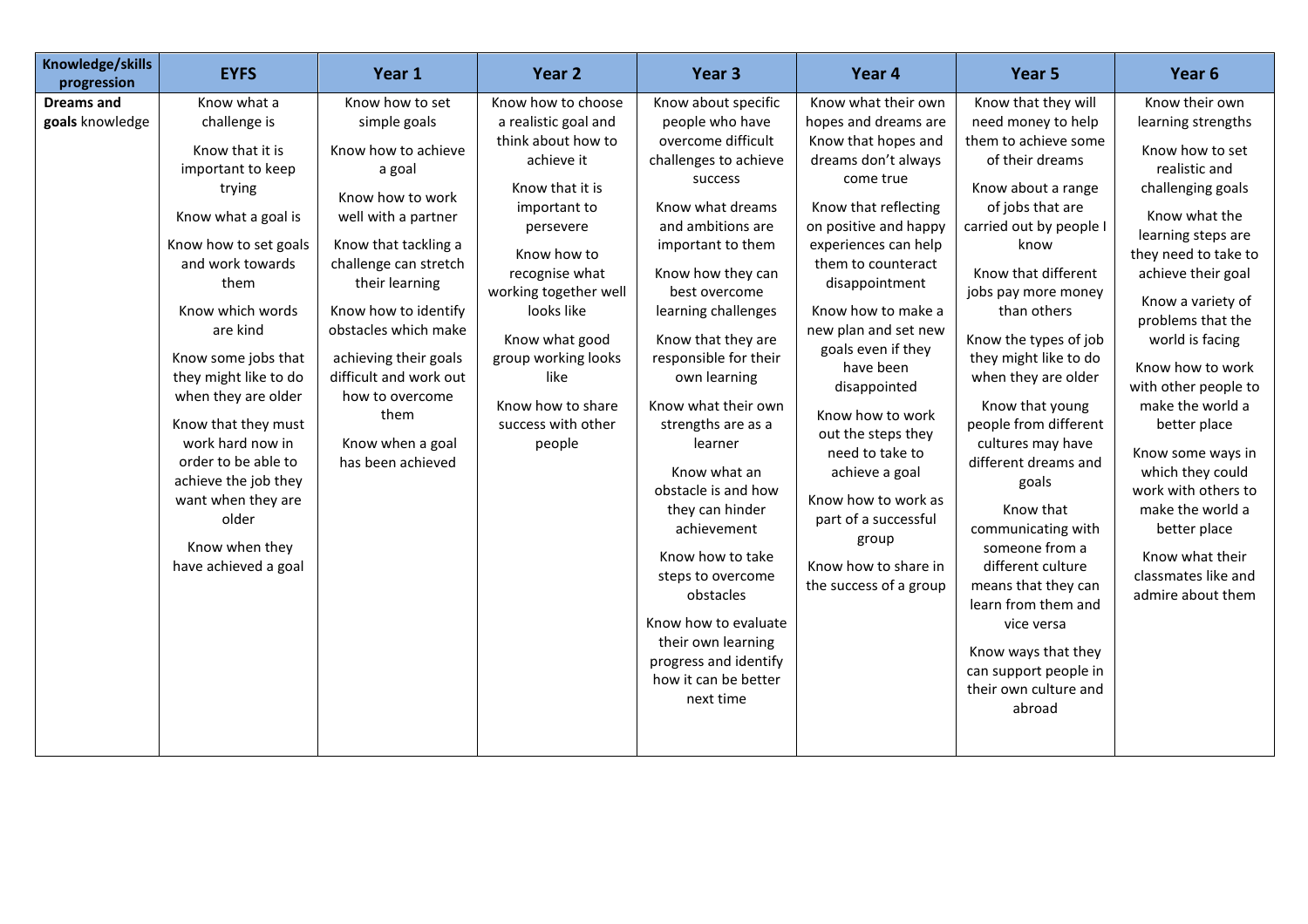| Knowledge/skills<br>progression                           | <b>EYFS</b>                                                                                                                                                                                                                                                                                                         | Year 1                                                                                                                                                                                                                                                                                                                                                                                                                | Year 2                                                                                                                                                                                                                                                                                                                                                                                                                                                  | Year <sub>3</sub>                                                                                                                                                                                                                                                                                                                                                                                                                                                                                         | Year 4                                                                                                                                                                                                                                                                                                                                                                                                                                                                                                                                                                | Year <sub>5</sub>                                                                                                                                                                                                                                                                                                                                                                                                                                                                                                                                                                | Year <sub>6</sub>                                                                                                                                                                                                                                                                                                                                                                                                                                                                                                                                         |
|-----------------------------------------------------------|---------------------------------------------------------------------------------------------------------------------------------------------------------------------------------------------------------------------------------------------------------------------------------------------------------------------|-----------------------------------------------------------------------------------------------------------------------------------------------------------------------------------------------------------------------------------------------------------------------------------------------------------------------------------------------------------------------------------------------------------------------|---------------------------------------------------------------------------------------------------------------------------------------------------------------------------------------------------------------------------------------------------------------------------------------------------------------------------------------------------------------------------------------------------------------------------------------------------------|-----------------------------------------------------------------------------------------------------------------------------------------------------------------------------------------------------------------------------------------------------------------------------------------------------------------------------------------------------------------------------------------------------------------------------------------------------------------------------------------------------------|-----------------------------------------------------------------------------------------------------------------------------------------------------------------------------------------------------------------------------------------------------------------------------------------------------------------------------------------------------------------------------------------------------------------------------------------------------------------------------------------------------------------------------------------------------------------------|----------------------------------------------------------------------------------------------------------------------------------------------------------------------------------------------------------------------------------------------------------------------------------------------------------------------------------------------------------------------------------------------------------------------------------------------------------------------------------------------------------------------------------------------------------------------------------|-----------------------------------------------------------------------------------------------------------------------------------------------------------------------------------------------------------------------------------------------------------------------------------------------------------------------------------------------------------------------------------------------------------------------------------------------------------------------------------------------------------------------------------------------------------|
| <b>Dreams and</b><br>goals social and<br>emotional skills | Understand that<br>challenges can be<br>difficult<br>Recognise some of the<br>feelings linked to<br>perseverance<br>Talk about a time<br>that they kept on<br>trying and achieved a<br>goal<br>Be ambitious<br>Resilience<br>Recognise how kind<br>words can encourage<br>people<br>Feel proud<br>Celebrate success | Recognise things that<br>they do well<br>Explain how they<br>learn best<br>Celebrate an<br>achievement with a<br>friend<br>Recognise their own<br>feelings when faced<br>with a challenge<br>Recognise their own<br>feelings when they are<br>faced with an obstacle<br>Recognise how they<br>feel when they<br>overcome an obstacle<br>Can store feelings of<br>success so that they<br>can be used in the<br>future | Be able to describe<br>their own<br>achievements and the<br>feelings linked to this<br>Recognise their own<br>strengths as a learner<br>Recognise how<br>working with others<br>can be helpful<br>Be able to work<br>effectively with a<br>partner<br>Be able to choose a<br>partner with whom<br>they work well<br>Be able to work as<br>part of a group<br>Recognise how it feels<br>to be part of a group<br>that succeeds and<br>store this feeling | Recognise other<br>people's achievements<br>in overcoming<br>difficulties<br>Imagine how it will<br>feel when they<br>achieve their dream /<br>ambition<br>Can break down a<br>goal into small steps<br>Recognise how other<br>people can help them<br>to achieve their goals<br>Can manage feelings<br>of frustration linked to<br>facing obstacles<br>Can share their<br>success with others<br>Can store feelings of<br>success (in their<br>internal treasure<br>chest) to be used at<br>another time | Can talk about their<br>hopes and dreams<br>and the feelings<br>associated with these<br>Can identify the<br>feeling of<br>disappointment<br>Can identify a time<br>when they have felt<br>disappointed<br>Be able to cope with<br>disappointment<br>Help others to cope<br>with disappointment<br>Can identify what<br>resilience is<br>Have a positive<br>attitude<br>Enjoy being part of a<br>group challenge<br>Can share their<br>success with others<br>Can store feelings of<br>success (in their<br>internal treasure<br>chest) to be used at<br>another time | Verbalise what they<br>would like their life to<br>be like when they are<br>grown up<br>Appreciate the<br>contributions made by<br>people in different<br>iobs<br>Appreciate the<br>opportunities learning<br>and education can<br>give them<br>Reflect on the<br>differences between<br>their own learning<br>goals and those of<br>someone from a<br>different culture<br>Appreciate the<br>differences between<br>themselves and<br>someone from a<br>different culture<br>Understand why they<br>are motivated to<br>make a positive<br>contribution to<br>supporting others | Understand why it is<br>important to stretch<br>the boundaries of<br>their current learning<br>Set success criteria so<br>that they know when<br>they have achieved<br>their goal<br>Recognise the<br>emotions they<br>experience when they<br>consider people in the<br>world who are<br>suffering or living in<br>difficult circumstances<br>Empathise with<br>people who are<br>suffering or living in<br>difficult situations<br>Be able to give praise<br>and compliments to<br>other people when<br>they recognise that<br>person's<br>achievements |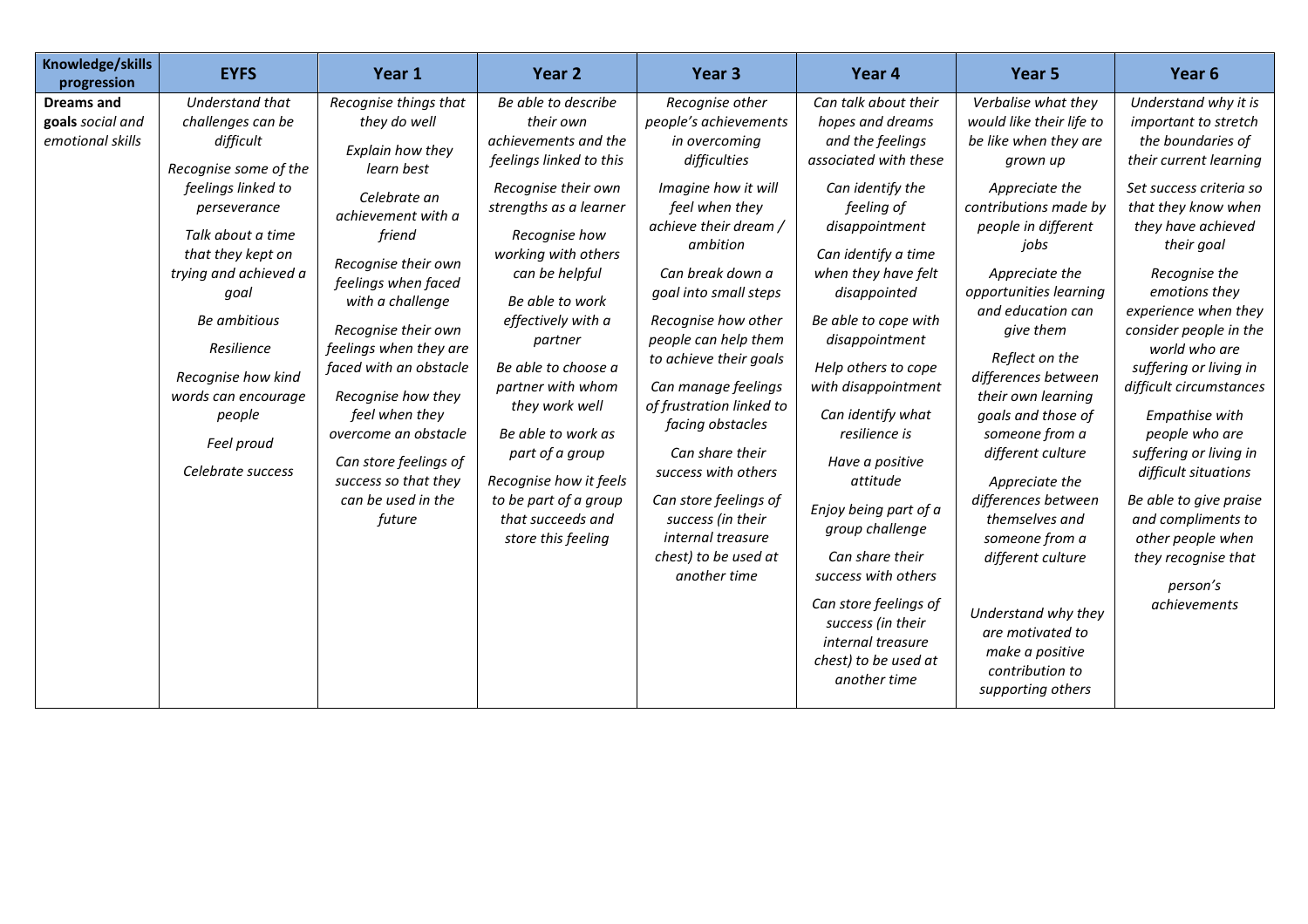| Knowledge/skills<br>progression | <b>EYFS</b>                                                                                                                                                                                                                                                                                                                                                                                                                                                                    | Year 1                                                                                                                                                                                                                                                                                                                                                                                                                                                                                                                                       | Year 2                                                                                                                                                                                                                                                                                                                                                                                               | Year 3                                                                                                                                                                                                                                                                                                                                                                                                                                                                                                                                                             | Year 4                                                                                                                                                                                                                                                                                                                                                                                                                                                                                                                                                                                                                                   | Year 5                                                                                                                                                                                                                                                                                                                                                                                                                                                                                                                                                                                                                                                                | Year 6                                                                                                                                                                                                                                                                                                                                                                                                                                                                                                                                                                                                                                                                                                     |
|---------------------------------|--------------------------------------------------------------------------------------------------------------------------------------------------------------------------------------------------------------------------------------------------------------------------------------------------------------------------------------------------------------------------------------------------------------------------------------------------------------------------------|----------------------------------------------------------------------------------------------------------------------------------------------------------------------------------------------------------------------------------------------------------------------------------------------------------------------------------------------------------------------------------------------------------------------------------------------------------------------------------------------------------------------------------------------|------------------------------------------------------------------------------------------------------------------------------------------------------------------------------------------------------------------------------------------------------------------------------------------------------------------------------------------------------------------------------------------------------|--------------------------------------------------------------------------------------------------------------------------------------------------------------------------------------------------------------------------------------------------------------------------------------------------------------------------------------------------------------------------------------------------------------------------------------------------------------------------------------------------------------------------------------------------------------------|------------------------------------------------------------------------------------------------------------------------------------------------------------------------------------------------------------------------------------------------------------------------------------------------------------------------------------------------------------------------------------------------------------------------------------------------------------------------------------------------------------------------------------------------------------------------------------------------------------------------------------------|-----------------------------------------------------------------------------------------------------------------------------------------------------------------------------------------------------------------------------------------------------------------------------------------------------------------------------------------------------------------------------------------------------------------------------------------------------------------------------------------------------------------------------------------------------------------------------------------------------------------------------------------------------------------------|------------------------------------------------------------------------------------------------------------------------------------------------------------------------------------------------------------------------------------------------------------------------------------------------------------------------------------------------------------------------------------------------------------------------------------------------------------------------------------------------------------------------------------------------------------------------------------------------------------------------------------------------------------------------------------------------------------|
| <b>Healthy me</b><br>knowledge  | Know the names for<br>some parts of their<br>body<br>Know what the word<br>'healthy' means<br>Know some things<br>that they need to do<br>to keep healthy<br>Know that they need<br>to exercise to keep<br>healthy<br>Know how to help<br>themselves go to<br>sleep and that sleep is<br>good for them<br>Know when and how<br>to wash their hands<br>properly<br>Know what to do if<br>they get lost<br>Know how to say No<br>to strangers<br>Know about good oral<br>hygiene | Know the difference<br>between being<br>healthy and unhealthy<br>Know some ways to<br>keep healthy<br>Know how to make<br>healthy lifestyle<br>choices<br>Know how to keep<br>themselves clean and<br>healthy<br>Know that germs<br>cause disease / illness<br>Know that all<br>household products,<br>including medicines,<br>can be harmful if not<br>used properly<br>Know that medicines<br>can help them if they<br>feel poorly<br>Know how to keep<br>safe when crossing<br>the road<br>Know about people<br>who can keep them<br>safe | Know what their body<br>needs to stay healthy<br>Know what relaxed<br>means<br>Know what makes<br>them feel relaxed /<br>stressed<br>Know how medicines<br>work in their bodies<br>Know that it is<br>important to use<br>medicines safely<br>Know how to make<br>some healthy snacks<br>Know why healthy<br>snacks are good for<br>their bodies<br>Know which foods<br>given their bodies<br>energy | Know how exercise<br>affects their bodies<br>Know why their hearts<br>and lungs are such<br>important organs<br>Know that the<br>amount of calories,<br>fat and sugar that<br>they put into their<br>bodies will affect their<br>health<br>Know that there are<br>different types of<br>drugs<br>Know that there are<br>things, places and<br>people that can be<br>dangerous<br>Know a range of<br>strategies to keep<br>themselves safe<br>Know when<br>something feels safe<br>or unsafe<br>Know that their<br>bodies are complex<br>and need taking care<br>of | Know how different<br>friendship groups are<br>formed and how they<br>fit into them<br>Know which friends<br>they value most<br>Know that there are<br>leaders and followers<br>in groups<br>Know that they can<br>take on different roles<br>according to the<br>situation<br>Know the facts about<br>smoking and its<br>effects on health<br>Know some of the<br>reasons some people<br>start to smoke<br>Know the facts about<br>alcohol and its effects<br>on health, particularly<br>the liver<br>Know some of the<br>reasons some people<br>drink alcohol<br>Know ways to resist<br>when people are<br>putting pressure on<br>them | Know the health risks<br>of smoking<br>Know how smoking<br>tobacco affects the<br>lungs, liver and heart<br>Know some of the<br>risks linked to<br>misusing alcohol,<br>including antisocial<br>behaviour<br>Know basic<br>emergency<br>procedures including<br>the recovery position<br>Know how to get help<br>in emergency<br>situations<br>Know that the media,<br>social media and<br>celebrity culture<br>promotes certain<br>body types<br>Know the different<br>roles food can play in<br>people's lives and<br>know that people can<br>develop eating<br>problems / disorders<br>related to body image<br>pressure<br>Know what makes a<br>healthy lifestyle | Know how to take<br>responsibility for their<br>own health<br>Know how to make<br>choices that benefit<br>their own health and<br>well-being<br>Know about different<br>types of drugs and<br>their uses<br>Know how these<br>different types of<br>drugs can affect<br>people's bodies,<br>especially their liver<br>and heart<br>Know that some<br>people can be<br>exploited and made to<br>do things that are<br>against the law<br>Know why some<br>people join gangs and<br>the risk that this can<br>involve<br>Know what it means<br>to be emotionally well<br>Know that stress can<br>be triggered by a<br>range of things<br>Know that being<br>stressed can cause<br>drug and alcohol<br>misuse |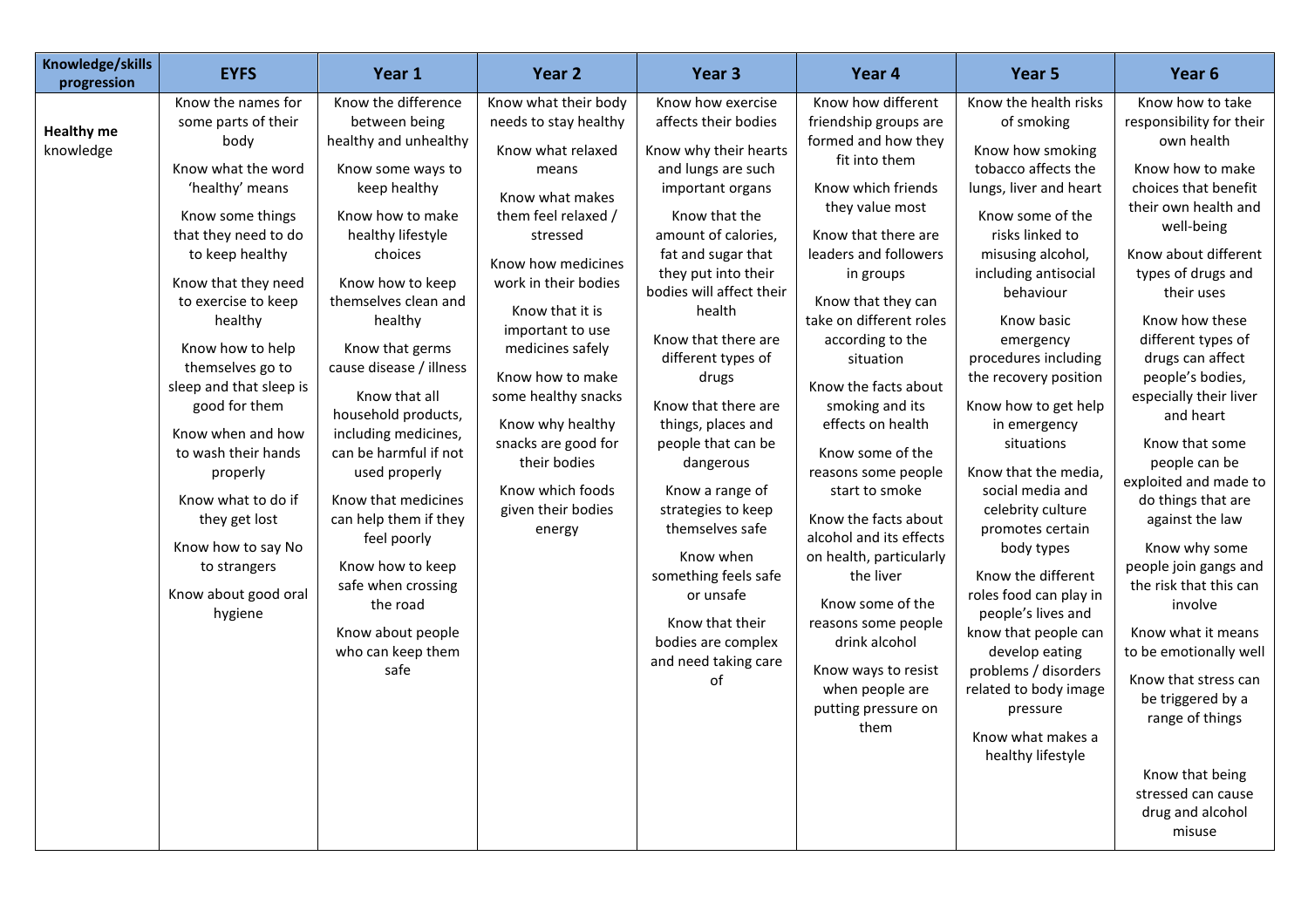| Knowledge/skills<br>progression                     | <b>EYFS</b>                                                                                                                                                                                                                                                                                                                                                                                                 | Year 1                                                                                                                                                                                                                                                                                                                                      | Year <sub>2</sub>                                                                                                                                                                                                                                                                                                      | Year <sub>3</sub>                                                                                                                                                                                                                                                                                                                                     | Year 4                                                                                                                                                                                                                                                                                                                                                                                                                                                                                                | Year 5                                                                                                                                                                                                                                                                                                                                                                                                                                                                                                                                                                                                 | Year <sub>6</sub>                                                                                                                                                                                                                                                                                                                                                                                                                                                                                           |
|-----------------------------------------------------|-------------------------------------------------------------------------------------------------------------------------------------------------------------------------------------------------------------------------------------------------------------------------------------------------------------------------------------------------------------------------------------------------------------|---------------------------------------------------------------------------------------------------------------------------------------------------------------------------------------------------------------------------------------------------------------------------------------------------------------------------------------------|------------------------------------------------------------------------------------------------------------------------------------------------------------------------------------------------------------------------------------------------------------------------------------------------------------------------|-------------------------------------------------------------------------------------------------------------------------------------------------------------------------------------------------------------------------------------------------------------------------------------------------------------------------------------------------------|-------------------------------------------------------------------------------------------------------------------------------------------------------------------------------------------------------------------------------------------------------------------------------------------------------------------------------------------------------------------------------------------------------------------------------------------------------------------------------------------------------|--------------------------------------------------------------------------------------------------------------------------------------------------------------------------------------------------------------------------------------------------------------------------------------------------------------------------------------------------------------------------------------------------------------------------------------------------------------------------------------------------------------------------------------------------------------------------------------------------------|-------------------------------------------------------------------------------------------------------------------------------------------------------------------------------------------------------------------------------------------------------------------------------------------------------------------------------------------------------------------------------------------------------------------------------------------------------------------------------------------------------------|
| <b>Healthy me</b><br>social and<br>emotional skills | Recognise how<br>exercise makes them<br>feel<br>Recognise how<br>different foods can<br>make them feel<br>Can explain what<br>they need to do to<br>stay healthy<br>Can give examples of<br>healthy food<br>Can explain how they<br>might feel if they<br>don't get enough<br>sleep<br>Can explain what to<br>do if a stranger<br>approaches them<br>Can talk about when<br>and how to brush<br>their teeth | Feel good about<br>themselves when they<br>make healthy choices<br>Realise that they are<br>special<br>Keep themselves safe<br>Recognise ways to<br>look after themselves<br>if they feel poorly<br>Recognise when they<br>feel frightened and<br>know how to ask for<br>help<br>Recognise how being<br>healthy helps them to<br>feel happy | Desire to make<br>healthy lifestyle<br>choices<br>Identify when a<br>feeling is weak and<br>when a feeling is<br>strong<br>Feel positive about<br>caring for their bodies<br>and keeping it healthy<br>Have a healthy<br>relationship with food<br>Express how it feels to<br>share healthy food<br>with their friends | Able to set themselves<br>a fitness challenge<br>Recognise what it<br>feels like to make a<br>healthy choice<br>Identify how they feel<br>about drugs<br>Can express how<br>being anxious or<br>scared feels<br>Can take responsibility<br>for keeping<br>themselves and others<br>safe<br>Respect their own<br>bodies and appreciate<br>what they do | Can identify the<br>feelings that they<br>have about their<br>friends and different<br>friendship groups<br>Recognise how<br>different people and<br>groups they interact<br>with impact on them<br>Identify which people<br>they most want to be<br>friends with<br>Recognise negative<br>feelings in peer<br>pressure situations<br>Can identify the<br>feelings of anxiety and<br>fear associated with<br>peer pressure<br>Can tap into their<br>inner strength and<br>know how to be<br>assertive | Can make informed<br>decisions about<br>whether or not they<br>choose to smoke<br>when they are older<br>Can make informed<br>decisions about<br>whether they choose<br>to drink alcohol when<br>they are older<br>Recognise strategies<br>for resisting pressure<br>Can identify ways to<br>keep themselves calm<br>in an emergency<br>Can reflect on their<br>own body image and<br>know how important<br>it is that this is<br>positive<br>Accept and respect<br>themselves for who<br>they are<br>Respect and value<br>their own bodies<br>Be motivated to keep<br>themselves healthy<br>and happy | Are motivated to care<br>for their own physical<br>and emotional health<br>Are motivated to find<br>ways to be happy and<br>cope with life's<br>situations without<br>using drugs<br>Identify ways that<br>someone who is being<br>exploited could help<br>themselves<br>Suggest strategies<br>someone could use to<br>avoid being pressured<br>Recognise that people<br>have different<br>attitudes towards<br>mental health / illness<br>Can use different<br>strategies to manage<br>stress and pressure |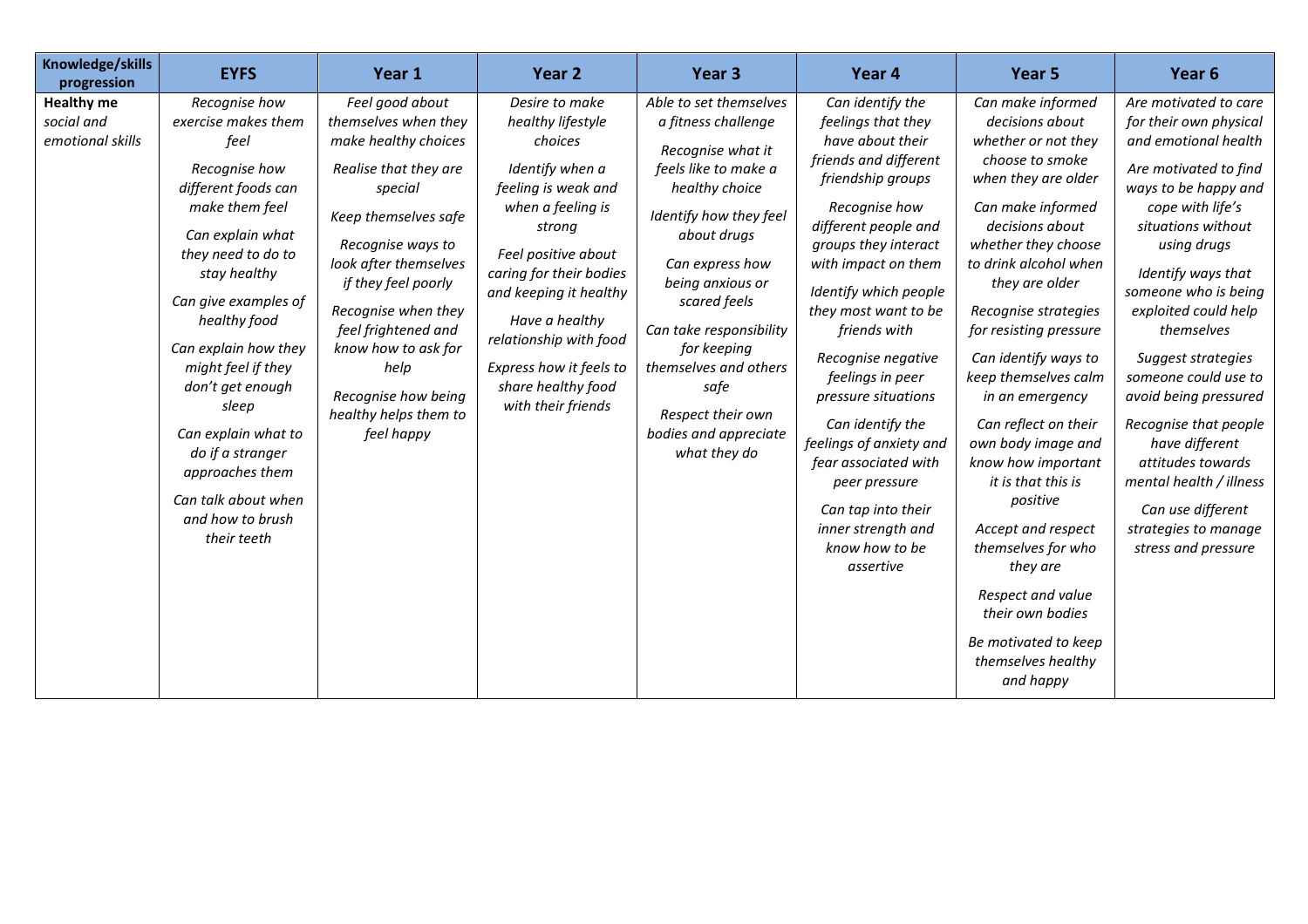| Knowledge/skills<br>progression   | <b>EYFS</b>                                                                                                                                                                                                                                                                                                                                                                                                                                                                        | Year 1                                                                                                                                                                                                                                                                                                                                                                                                                                                                                             | Year <sub>2</sub>                                                                                                                                                                                                                                                                                                                                                                                                                                                                                                                                                                                                                                                         | Year <sub>3</sub>                                                                                                                                                                                                                                                                                                                                                                                                                                                                                                                                                                                                    | Year 4                                                                                                                                                                                                                                                                                                                                                                                                                                                                                                                                            | Year 5                                                                                                                                                                                                                                                                                                                                                                                                                                                                                                                                                          | Year <sub>6</sub>                                                                                                                                                                                                                                                                                                                                                                                                                                                                                                |
|-----------------------------------|------------------------------------------------------------------------------------------------------------------------------------------------------------------------------------------------------------------------------------------------------------------------------------------------------------------------------------------------------------------------------------------------------------------------------------------------------------------------------------|----------------------------------------------------------------------------------------------------------------------------------------------------------------------------------------------------------------------------------------------------------------------------------------------------------------------------------------------------------------------------------------------------------------------------------------------------------------------------------------------------|---------------------------------------------------------------------------------------------------------------------------------------------------------------------------------------------------------------------------------------------------------------------------------------------------------------------------------------------------------------------------------------------------------------------------------------------------------------------------------------------------------------------------------------------------------------------------------------------------------------------------------------------------------------------------|----------------------------------------------------------------------------------------------------------------------------------------------------------------------------------------------------------------------------------------------------------------------------------------------------------------------------------------------------------------------------------------------------------------------------------------------------------------------------------------------------------------------------------------------------------------------------------------------------------------------|---------------------------------------------------------------------------------------------------------------------------------------------------------------------------------------------------------------------------------------------------------------------------------------------------------------------------------------------------------------------------------------------------------------------------------------------------------------------------------------------------------------------------------------------------|-----------------------------------------------------------------------------------------------------------------------------------------------------------------------------------------------------------------------------------------------------------------------------------------------------------------------------------------------------------------------------------------------------------------------------------------------------------------------------------------------------------------------------------------------------------------|------------------------------------------------------------------------------------------------------------------------------------------------------------------------------------------------------------------------------------------------------------------------------------------------------------------------------------------------------------------------------------------------------------------------------------------------------------------------------------------------------------------|
| <b>Relationships</b><br>knowledge | Know what a family is<br>Know that different<br>people in a family<br>have different<br>responsibilities (jobs)<br>Know some of the<br>characteristics of<br>healthy and safe<br>friendship<br>Know that friends<br>sometimes fall out<br>Know some ways to<br>mend a friendship<br>Know that unkind<br>words can never be<br>taken back and they<br>can hurt<br>Know how to use<br>Jigsaw's Calm Me to<br>help when feeling<br>angry<br>Know some reasons<br>why others get angry | Know that everyone's<br>family is different<br>Know that there are<br>lots of different types<br>of families<br>Know that families are<br>founded on<br>belonging, love and<br>care<br>Know how to make a<br>friend<br>Know the<br>characteristics of<br>healthy and safe<br>friends<br>Know that physical<br>contact can be used<br>as a greeting<br>Know about the<br>different people in the<br>school community<br>and how they help<br>Know who to ask for<br>help in the school<br>community | Know that everyone's<br>family is different<br>Know that families<br>function well when<br>there is trust, respect,<br>care, love etc.<br>Know that there are<br>lots of forms of<br>physical contact<br>within a family<br>Know how to stay<br>stop if someone is<br>hurting them<br>Know some reasons<br>why friends have<br>conflicts<br>Know that friendships<br>have ups and downs<br>and sometimes<br>change with time<br>Know how to use the<br><b>Mending Friendships</b><br>or Solve-it-together<br>problem-solving<br>methods<br>Know there are good<br>secrets and worry<br>secrets and why it is<br>important to share<br>worry secrets<br>Know what trust is | Know that different<br>family members carry<br>out different roles or<br>have different<br>responsibilities within<br>the family<br>Know that gender<br>stereotypes can be<br>unfair<br>Know some of the<br>skills of friendship,<br>e.g. taking turns,<br>being a good listener<br>Know some strategies<br>for keeping<br>themselves safe<br>online<br>Know how some of<br>the actions and work<br>of people around the<br>world help and<br>influence my life<br>Know that they and all<br>children have rights<br>(UNCRC)<br>Know the lives of<br>children around the<br>world can be different<br>from their own | Know some reasons<br>why people feel<br>jealousy<br>Know that jealousy<br>can be damaging to<br>relationships<br>Know that loss is a<br>normal part of<br>relationships<br>Know that negative<br>feelings are a normal<br>part of loss<br>Know that memories<br>can support us when<br>we lose a special<br>person or animal<br>Know that change is a<br>natural part of<br>relationships/<br>friendship<br>Know that sometimes<br>it is better for a<br>friendship/<br>relationship to end if<br>it is causing negative<br>feelings or is unsafe | Know that a<br>personality is made<br>up of many different<br>characteristics,<br>qualities and<br>attributes<br>Know that belonging<br>to an online<br>community can have<br>positive and negative<br>consequences<br>Know that there are<br>rights and<br>responsibilities in an<br>online community or<br>social network<br>Know that there are<br>rights and<br>responsibilities when<br>playing a game online<br>Know that too much<br>screen time isn't<br>healthy<br>Know how to stay<br>safe when using<br>technology to<br>communicate with<br>friends | Know that it is<br>important to take care<br>of their own mental<br>health<br>Know ways that they<br>can take care of their<br>own mental health<br>Know the stages of<br>grief and that there<br>are different types of<br>loss that cause people<br>to grieve<br>Know that sometimes<br>people can try to gain<br>power or control<br>them<br>Know some of the<br>dangers of being<br>'online'<br>Know how to use<br>technology safely and<br>positively to<br>communicate with<br>their friends and<br>family |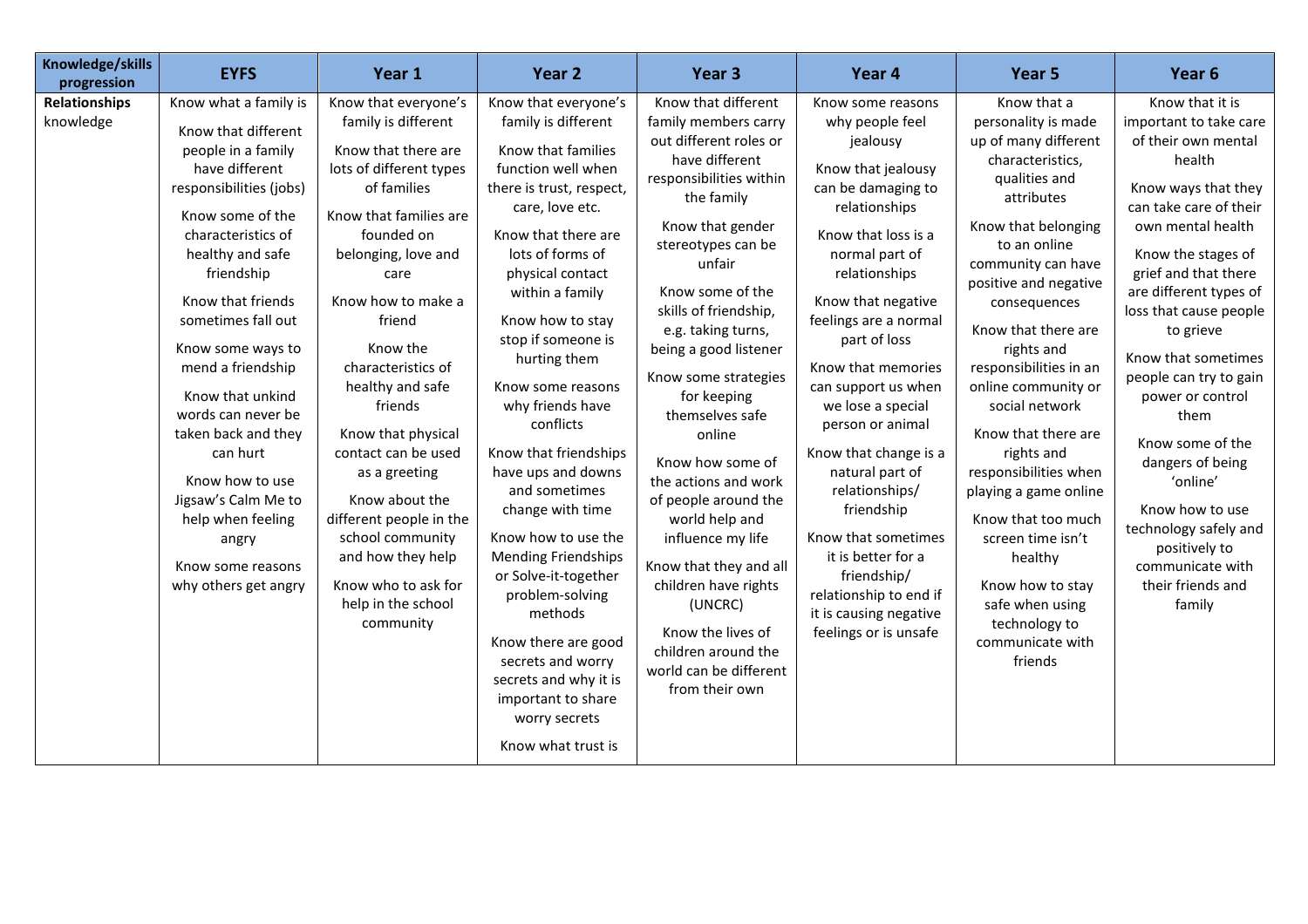| Knowledge/skills<br>progression                        | <b>EYFS</b>                                                                                                                                                                                                                                                                                                                          | Year 1                                                                                                                                                                                                                                                                                                                                                                                                                                                        | Year <sub>2</sub>                                                                                                                                                                                                                                                                                                                                                                                                                                                                                                                                                                                                                                                                    | Year <sub>3</sub>                                                                                                                                                                                                                                                                                                                                                                                                                                                                                                                                                                                                                                                                                                              | Year 4                                                                                                                                                                                                                                                                                                                                                                                                                                                                | Year 5                                                                                                                                                                                                                                                                                                                                                                                                                                                                                                                                                                         | Year <sub>6</sub>                                                                                                                                                                                                                                                                                                                                                                                                                                                                                                                                                                                                            |
|--------------------------------------------------------|--------------------------------------------------------------------------------------------------------------------------------------------------------------------------------------------------------------------------------------------------------------------------------------------------------------------------------------|---------------------------------------------------------------------------------------------------------------------------------------------------------------------------------------------------------------------------------------------------------------------------------------------------------------------------------------------------------------------------------------------------------------------------------------------------------------|--------------------------------------------------------------------------------------------------------------------------------------------------------------------------------------------------------------------------------------------------------------------------------------------------------------------------------------------------------------------------------------------------------------------------------------------------------------------------------------------------------------------------------------------------------------------------------------------------------------------------------------------------------------------------------------|--------------------------------------------------------------------------------------------------------------------------------------------------------------------------------------------------------------------------------------------------------------------------------------------------------------------------------------------------------------------------------------------------------------------------------------------------------------------------------------------------------------------------------------------------------------------------------------------------------------------------------------------------------------------------------------------------------------------------------|-----------------------------------------------------------------------------------------------------------------------------------------------------------------------------------------------------------------------------------------------------------------------------------------------------------------------------------------------------------------------------------------------------------------------------------------------------------------------|--------------------------------------------------------------------------------------------------------------------------------------------------------------------------------------------------------------------------------------------------------------------------------------------------------------------------------------------------------------------------------------------------------------------------------------------------------------------------------------------------------------------------------------------------------------------------------|------------------------------------------------------------------------------------------------------------------------------------------------------------------------------------------------------------------------------------------------------------------------------------------------------------------------------------------------------------------------------------------------------------------------------------------------------------------------------------------------------------------------------------------------------------------------------------------------------------------------------|
| <b>Relationships</b><br>social and<br>emotional skills | Can identify what jobs<br>they do in their family<br>and those carried out<br>by parents/carers and<br>siblings<br>Can suggest ways to<br>make a friend or help<br>someone who is lonely<br>Can use different ways<br>to mend a friendship<br>Can recognise what<br>being angry feels like<br>Can use Calm Me<br>when angry or upset | Can express how it<br>feels to be part of a<br>family and to care for<br>family members<br>Can say what being a<br>good friend means<br>Can show skills of<br>friendship<br>Can identify forms of<br>physical contact they<br>prefer<br>Can say no when they<br>receive a touch they<br>don't like<br>Can praise themselves<br>and others<br>Can recognise some<br>of their personal<br>qualities<br>Can say why they<br>appreciate a special<br>relationship | Can identify the<br>different roles and<br>responsibilities in their<br>family<br>Can recognise the<br>value that families can<br>bring<br>Can recognise and<br>talk about the types of<br>physical contact that<br>is acceptable or<br>unacceptable<br>Can use positive<br>problem-solving<br>techniques to resolve<br>a friendship conflict<br>Can identify the<br>negative feelings<br>associated with<br>keeping a worry secret<br>Can identify the<br>feelings associated<br>with trust<br>Can identify who they<br>trust in their own<br>relationships<br>Can give and receive<br>compliments<br>Can say who they<br>would go to for help if<br>they were worried or<br>scared | Can identify the<br>responsibilities they<br>have within their<br>family<br>Can use Solve-it-<br>together in a conflict<br>scenario and find a<br>win-win outcome<br>Know how to access<br>help if they are<br>concerned about<br>anything on social<br>media or the internet<br>Can empathise with<br>people from other<br>countries who may<br>not have a fair job/<br>less fortunate<br>Understand that they<br>are connected to the<br>global community in<br>many different ways<br>Can identify<br>similarities in<br>children's rights<br>around the world<br>Can identify their own<br>wants and needs and<br>how these may be<br>similar or different<br>from other children in<br>school and the global<br>community | Can identify feelings<br>and emotions that<br>accompany jealousy<br>Can suggest positive<br>strategies for<br>managing jealousy<br>Can identify people<br>who are special to<br>them and express why<br>Can identify the<br>feelings and emotions<br>that accompany loss<br>Can suggest strategies<br>for managing loss<br>Can tell you about<br>someone they no<br>longer see<br>Can suggest ways to<br>manage relationship<br>changes including<br>how to negotiate | Can suggest strategies<br>for building self-<br>esteem of themselves<br>and others<br>Can identify when an<br>online community /<br>social media group<br>feels risky,<br>uncomfortable, or<br>unsafe<br>Can suggest strategies<br>for staying safe<br>online/ social media<br>Can say how to report<br>unsafe online / social<br>network activity<br>Can identify when an<br>online game is safe or<br>unsafe<br>Can suggest ways to<br>monitor and reduce<br>screen time<br>Can suggest strategies<br>for managing<br>unhelpful pressures<br>online or in social<br>networks | Recognise that people<br>can get problems with<br>their mental health<br>and that it is nothing<br>to be ashamed of<br>Can help themselves<br>and others when<br>worried about a<br>mental health<br>problem<br>Recognise when they<br>are feeling grief and<br>have strategies to<br>manage them<br>Demonstrate ways<br>they could stand up<br>for themselves and<br>their friends in<br>situations where<br>others are trying to<br>gain power or control<br>Can resist pressure to<br>do something online<br>that might hurt<br>themselves or others<br>Can take responsibility<br>for their own safety<br>and well-being |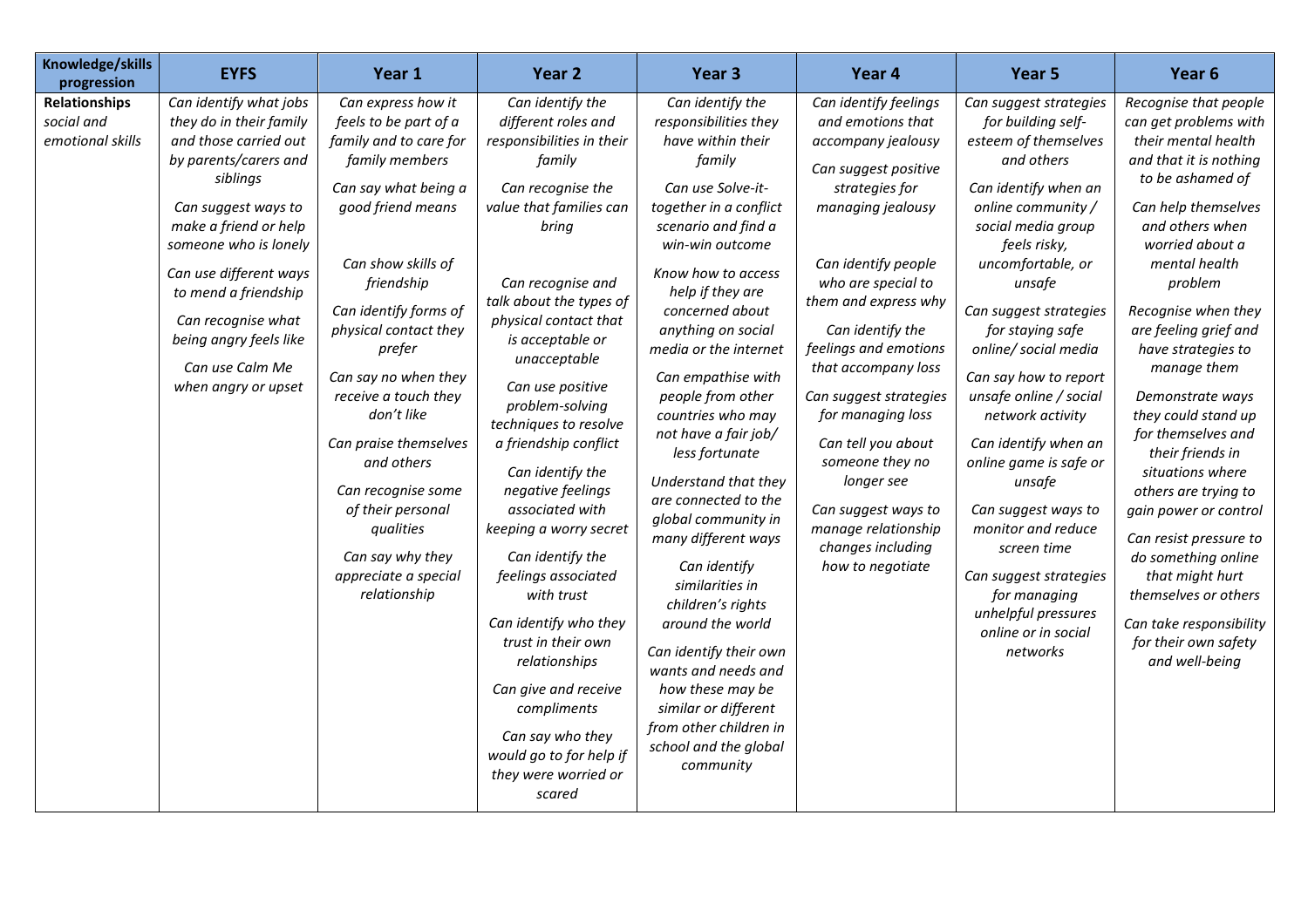| Knowledge/skills<br>progression | <b>EYFS</b>                                                                                                                                                                                                                                                                                                                 | Year 1                                                                                                                                                                                                                                                                                                                                                                                                                                                                                                                                                                                                                        | Year <sub>2</sub>                                                                                                                                                                                                                                                                                                                                                                                                                                                                                                                                                                                                                                                                                                                   | Year <sub>3</sub>                                                                                                                                                                                                                                                                                                                                                                                                                                                                                                                                                                                                                                                                                                                                               | Year 4                                                                                                                                                                                                                                                                                                                                                                                                                                                                                                                                                                                                                                                                        | Year 5                                                                                                                                                                                                                                                                                                                                                                                                                                                                            | Year <sub>6</sub>                                                                                                                                                                                                                                                                                                                                                                                                                                                                                                                                                                                                                                          |
|---------------------------------|-----------------------------------------------------------------------------------------------------------------------------------------------------------------------------------------------------------------------------------------------------------------------------------------------------------------------------|-------------------------------------------------------------------------------------------------------------------------------------------------------------------------------------------------------------------------------------------------------------------------------------------------------------------------------------------------------------------------------------------------------------------------------------------------------------------------------------------------------------------------------------------------------------------------------------------------------------------------------|-------------------------------------------------------------------------------------------------------------------------------------------------------------------------------------------------------------------------------------------------------------------------------------------------------------------------------------------------------------------------------------------------------------------------------------------------------------------------------------------------------------------------------------------------------------------------------------------------------------------------------------------------------------------------------------------------------------------------------------|-----------------------------------------------------------------------------------------------------------------------------------------------------------------------------------------------------------------------------------------------------------------------------------------------------------------------------------------------------------------------------------------------------------------------------------------------------------------------------------------------------------------------------------------------------------------------------------------------------------------------------------------------------------------------------------------------------------------------------------------------------------------|-------------------------------------------------------------------------------------------------------------------------------------------------------------------------------------------------------------------------------------------------------------------------------------------------------------------------------------------------------------------------------------------------------------------------------------------------------------------------------------------------------------------------------------------------------------------------------------------------------------------------------------------------------------------------------|-----------------------------------------------------------------------------------------------------------------------------------------------------------------------------------------------------------------------------------------------------------------------------------------------------------------------------------------------------------------------------------------------------------------------------------------------------------------------------------|------------------------------------------------------------------------------------------------------------------------------------------------------------------------------------------------------------------------------------------------------------------------------------------------------------------------------------------------------------------------------------------------------------------------------------------------------------------------------------------------------------------------------------------------------------------------------------------------------------------------------------------------------------|
| <b>Changing me</b><br>knowledge | Know the names and<br>functions of some<br>parts of the body (see<br>vocabulary list)<br>Know that we grow<br>from baby to adult<br>Know who to talk to if<br>they are feeling<br>worried<br>Know that sharing<br>how they feel can<br>help solve a worry<br>Know that<br>remembering happy<br>times can help us<br>move on | Know that animals<br>including humans<br>have a life cycle<br>Know that changes<br>happen when we<br>grow up<br>Know that people<br>grow up at different<br>rates and that is<br>normal<br>Know the names of<br>male and female<br>private body parts<br>Know that there are<br>correct names for<br>private body parts<br>and nicknames, and<br>when to use them<br>Know which parts of<br>the body are private<br>and that they belong<br>to that person and<br>that nobody has the<br>right to hurt these<br>Know who to ask for<br>help if they are<br>worried or frightened<br>Know that learning<br>brings about change | Know that life cycles<br>exist in nature<br>Know that aging is a<br>natural process<br>including old-age<br>Know that some<br>changes are out of an<br>individual's control<br>Know how their<br>bodies have changed<br>from when they were<br>a baby and that they<br>will continue to<br>change as they age<br>Know the physical<br>differences between<br>male and female<br>bodies<br>Know the correct<br>names for private<br>body parts<br>Know that private<br>body parts are special<br>and that no one has<br>the right to hurt these<br>Know who to ask for<br>help if they are<br>worried or frightened<br>Know there are<br>different types of<br>touch and that some<br>are acceptable and<br>some are<br>unacceptable | Know that in animals<br>and humans lots of<br>changes happen<br>between conception<br>and growing up<br>Know that in nature it<br>is usually the female<br>that carries the baby<br>Know that in humans<br>a mother carries the<br>baby in her uterus<br>(womb) and this is<br>where it develops<br>Know that babies<br>need love and care<br>from their<br>parents/carers<br>Know some of the<br>changes that happen<br>between being a baby<br>and a child<br>Know that the male<br>and female body<br>needs to change at<br>puberty so their<br>bodies can make<br>babies when they are<br>adults<br>Know some of the<br>outside body changes<br>that happen during<br>puberty<br>Know some of the<br>changes on the inside<br>that happen during<br>puberty | Know that personal<br>characteristics are<br>inherited from birth<br>parents and this is<br>brought about by an<br>ovum joining with a<br>sperm<br>Know that babies are<br>made by a sperm<br>joining with an ovum<br>Know the names of<br>the different internal<br>and external body<br>parts that are needed<br>to make a baby<br>Know how the female<br>and male body change<br>at puberty<br>Know that personal<br>hygiene is important<br>during puberty and as<br>an adult<br>Know that change is a<br>normal part of life and<br>that some cannot be<br>controlled and have<br>to be accepted<br>Know that change can<br>bring about a range of<br>different emotions | Know what<br>perception means and<br>that perceptions can<br>be right or wrong<br>Know how girls' and<br>boys' bodies change<br>during puberty and<br>understand the<br>importance of looking<br>after themselves<br>physically and<br>emotionally<br>Know that sexual<br>intercourse can lead<br>to conception<br>Know that some<br>people need help to<br>conceive<br>Know that becoming a<br>teenager involves<br>various changes and<br>also brings growing<br>responsibility | Know how girls' and<br>boys' bodies change<br>during puberty and<br>understand the<br>importance of looking<br>after themselves<br>physically and<br>emotionally<br>Know how a baby<br>develops from<br>conception through<br>the nine months of<br>pregnancy and how it<br>is born<br>Know how being<br>physically attracted to<br>someone changes the<br>nature of the<br>relationship<br>Know the importance<br>of self-esteem and<br>what they can do to<br>develop it<br>Know what they are<br>looking forward to<br>and what they are<br>worried about when<br>thinking about<br>transition to<br>secondary school<br>/moving to their next<br>class |